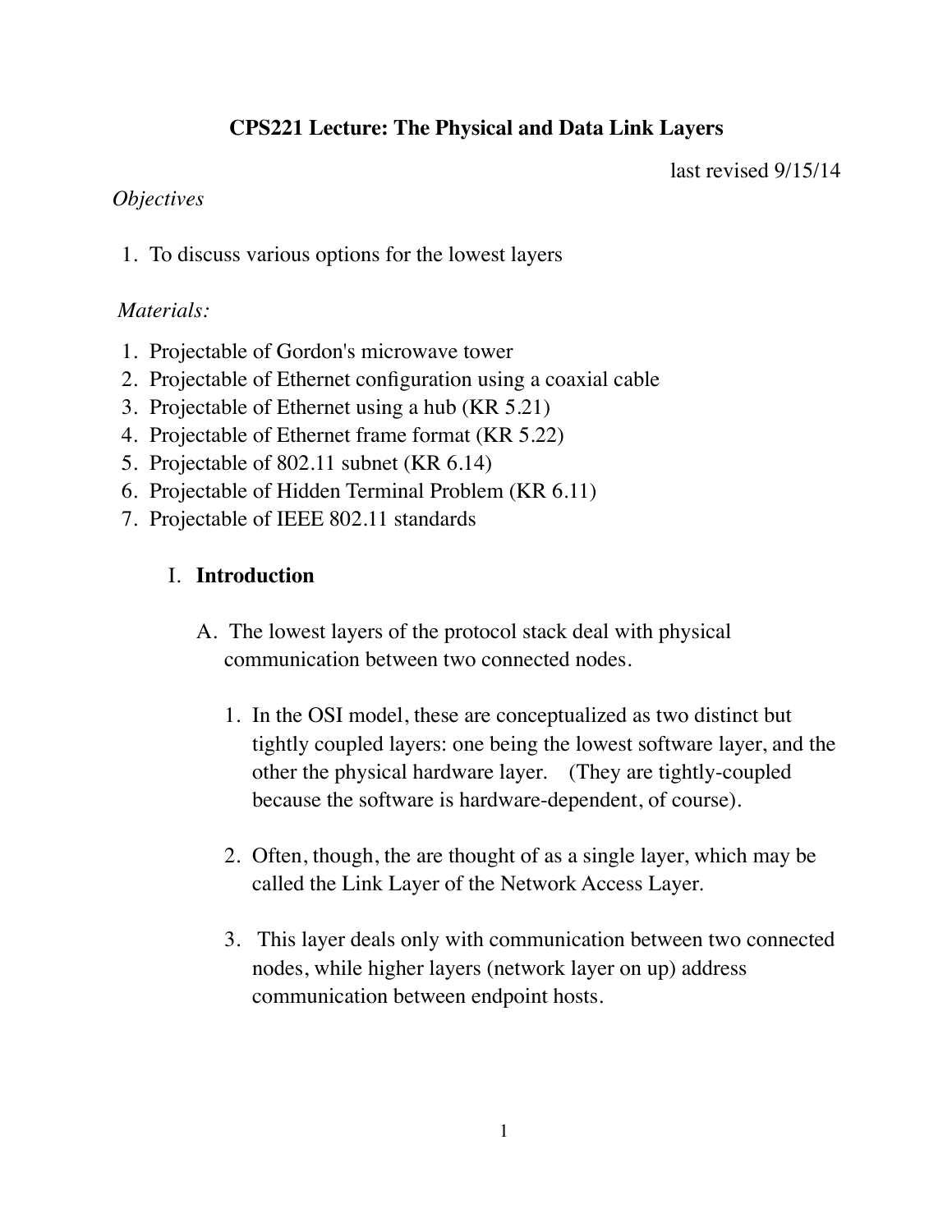- 4. This layer, together with the next layer up (the network layer) are found on all nodes, though only end-point hosts need the higher layers.
- B. There are, in fact, many different ways of implementing this functionality, and most messages will actually pass through several different kinds of implementation in traveling between end-points.

Example: if you request a web page from an off-campus server using a computer at Gordon, your request will first probably first travel via ethernet or WiFi to Gordon's internal backbone, and will then travel over optical fiber to our connection to our ISP, which is implemented by a microwave tower at 266 Grapevine.

PROJECT: Gordon's microwave tower

(How it travels the rest of the way will depend on what technologies our ISP and the server you are accessing use.)

- C. The unit of information transfer at this level is commonly called a **frame**. The format of a frame (and, indeed, even its maximum size) varies depending on the technology in use.
- D. In endpoint hosts, link-layer technologies are typically implemented by a network interface device - historically a separate card (NIC), but now often implemented on the motherboard.
	- 1. That is, most if not all of the functionality of this layer is implemented by hardware.
	- 2. It is not uncommon for a computer to have two or more separate network interfaces - e.g. the laptop I use for video projection has several interfaces as we shall see shortly.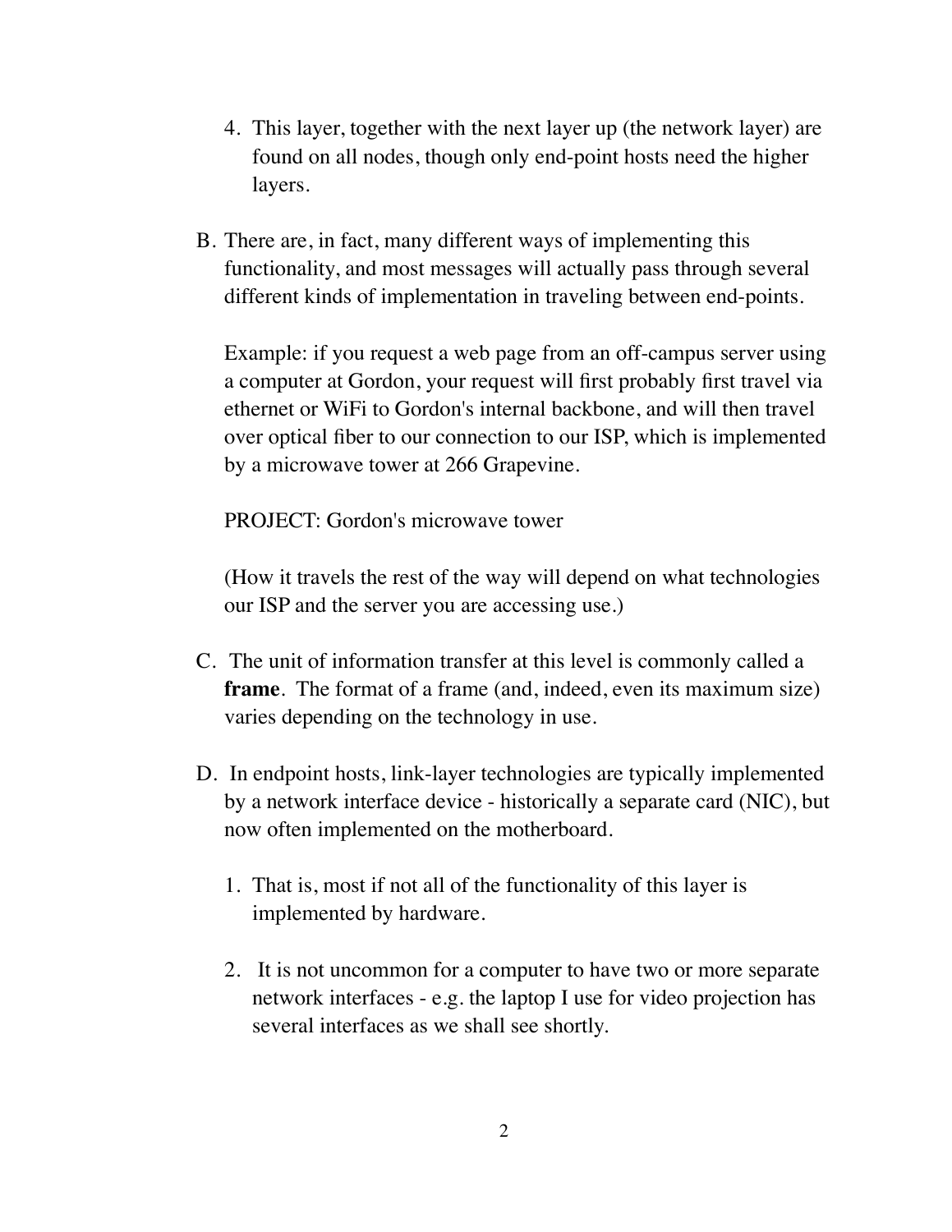- 3. Each link-layer interface is identified by a unique identifier, commonly called a Media Access Control (MAC) address.
	- a) For most technologies, the MAC address is a 48 bit binary number, which is typically written a six pairs of hexadecimal digits.

SHOW MAC addresses for interfaces on laptop (About This Mac | More Info | System Report | Networks | Location)

b) Every interface device has a unique MAC address that is assigned to it during manufacture (typically by "burning" it into a chip)

Manufacturers can purchase a range of 224 MAC addresses from the IEEE for a nominal fee. The manufacturer then gives a unique address from this range to each device it manufactures.

- c) Note that the MAC address for the interface on a given computer doesn't change, even if the computer is moved to a different location. (In this respect, MAC addresses are more like individual Social Security numbers rather than postal addresses)
- E. Link-layer technologies fall into two broad categories:
	- 1. Point to point connections, which directly connect a pair of nodes.

Examples:

- a) The connections in the Internet core are all of this type.
- b) Some of the mechanisms by which an individual user might be connected to an ISP, e.g. Dial-up modem or DSL.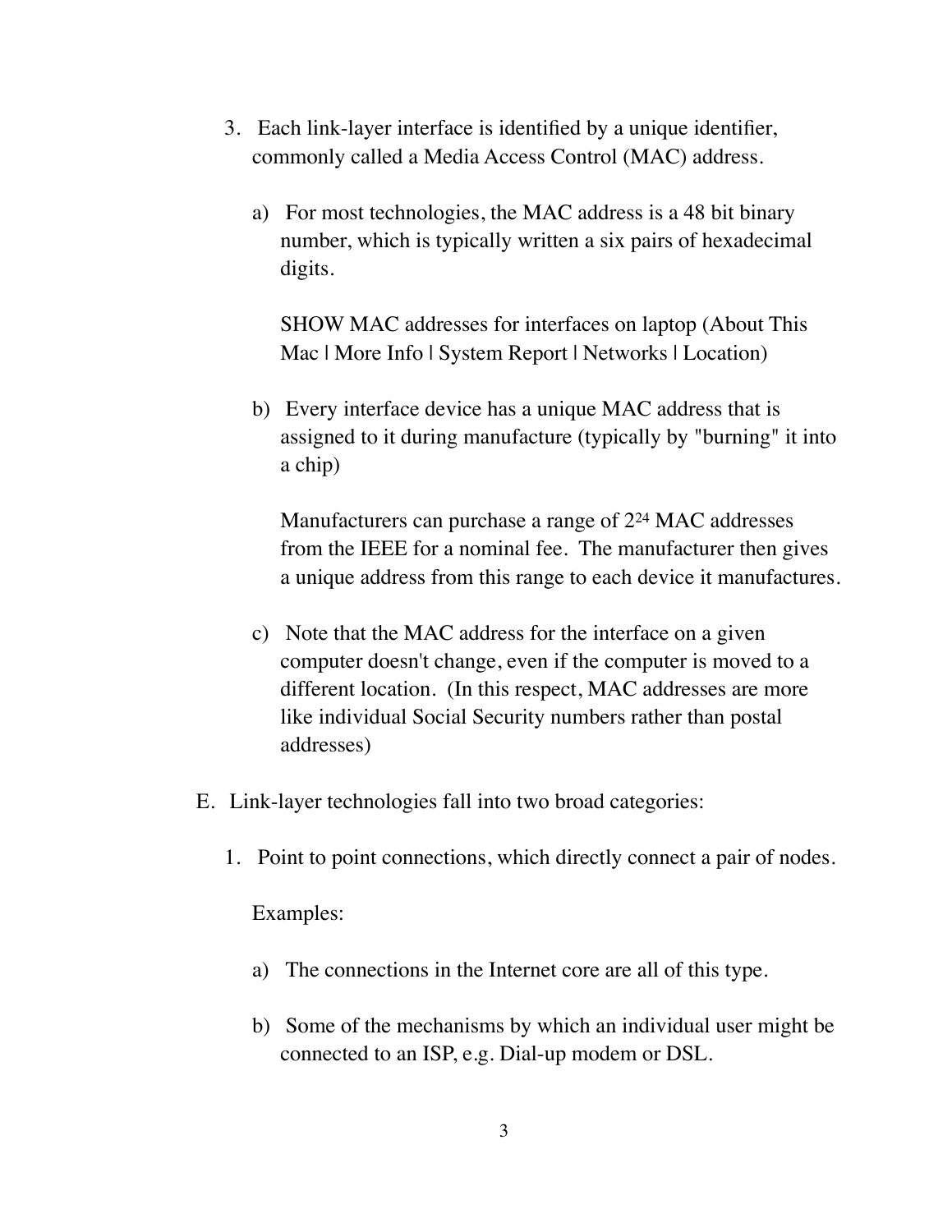- 2. Broadcast or multiple access technologies.
	- a) A broadcast technology services multiple nodes that share a common channel.
	- b) Of course, only one pair of nodes is actually communicating at any given moment of time. However, all communication is "heard" by all the nodes - but is normally ignored by nodes other than the two that are communicating (except in the case of broadcast messages which are meant for all nodes).
	- c) Examples
		- (1) Ethernet
		- (2) Various forms of wireless (e.g. WiFi, cell-phone 3G/4G
	- d) Multiple-access protocols are similar to the protocols humans used when in a group - e.g. "don't interrupt when someone is speaking" or "don't monopolize the conversation".
	- e) In this lecture, we will focus on link layer technologies that are commonly used for local-area networks. (Recall that, in the Internet was conceived as a mechanism for connecting local networks - an inter-net.) We will not talk about the technologies used to implement the Internet backbone. or other point-to-point technologies such as dial up or DSL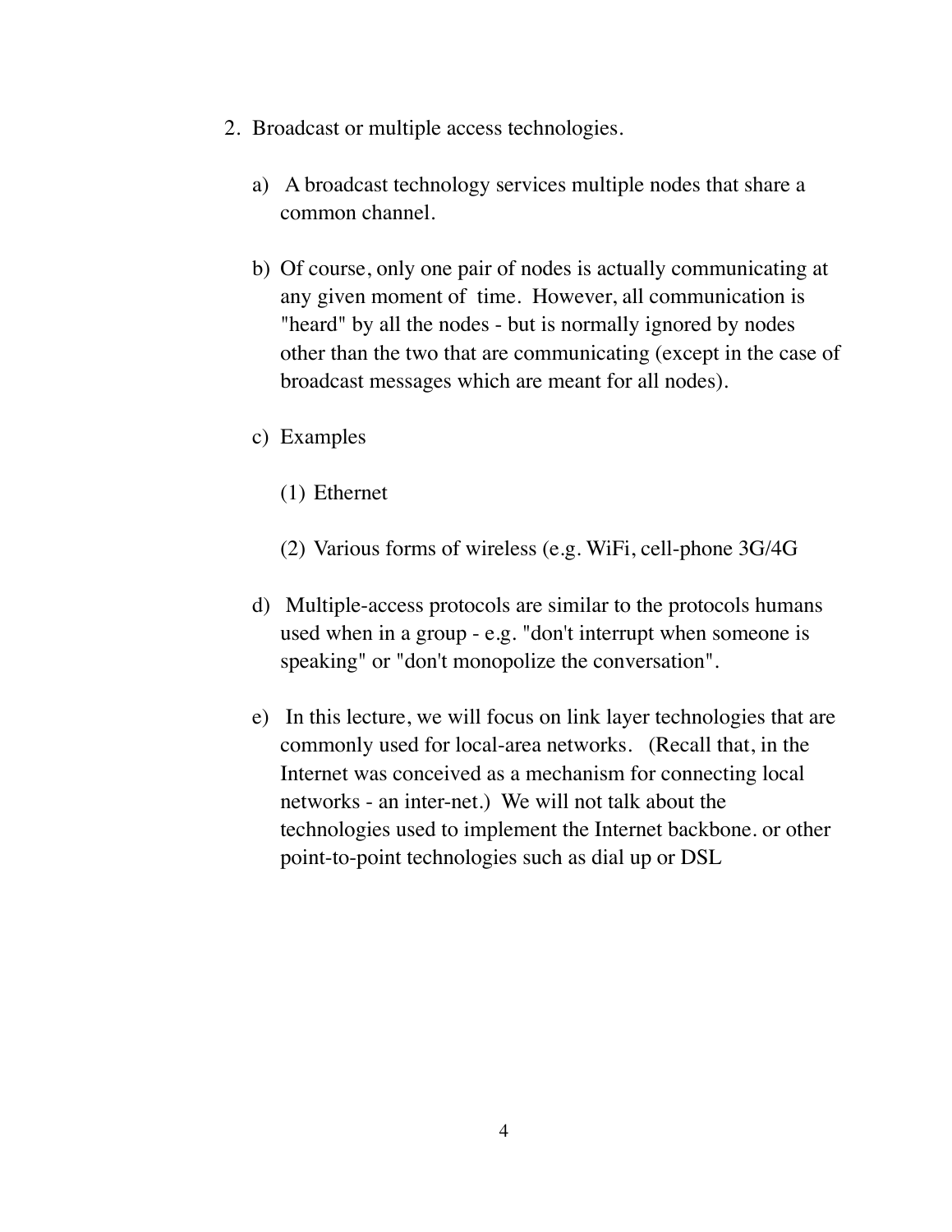# II. **Ethernet**

- A. Ethernet has historically been the most widely-used technology for connecting computers in a local area network - and that is still the case, though wireless use is growing.
	- 1. In its original form, Ethernet envisioned computers being connected by a common physical medium - a coaxial cable.

PROJECT: Ethernet using coax

2. Today, however, it is more common to use a star configuration using hubs (or, as we shall see later) switches.

PROJECT: Ethernet using a hub

- 3. In either case, a single medium is shared by all the nodes on a subnet.
- B. An ethernet frame has the following format:

## PROJECT Ethernet frame format

- 1. The Preamble is a series of 7 bytes of 10101010 followed by a byte of 10101011. (This serves to synchronize the receiver with the sender clock and to mark frame boundaries) (8 bytes in all) It is not formally considered part of the frame.
- 2. The destination and source addresses are 6 byte MAC addresses
- 3. The next field is a 2 byte field specifying either the protocol at the next level to which the data should be passed, or the length of the data portion of the frame.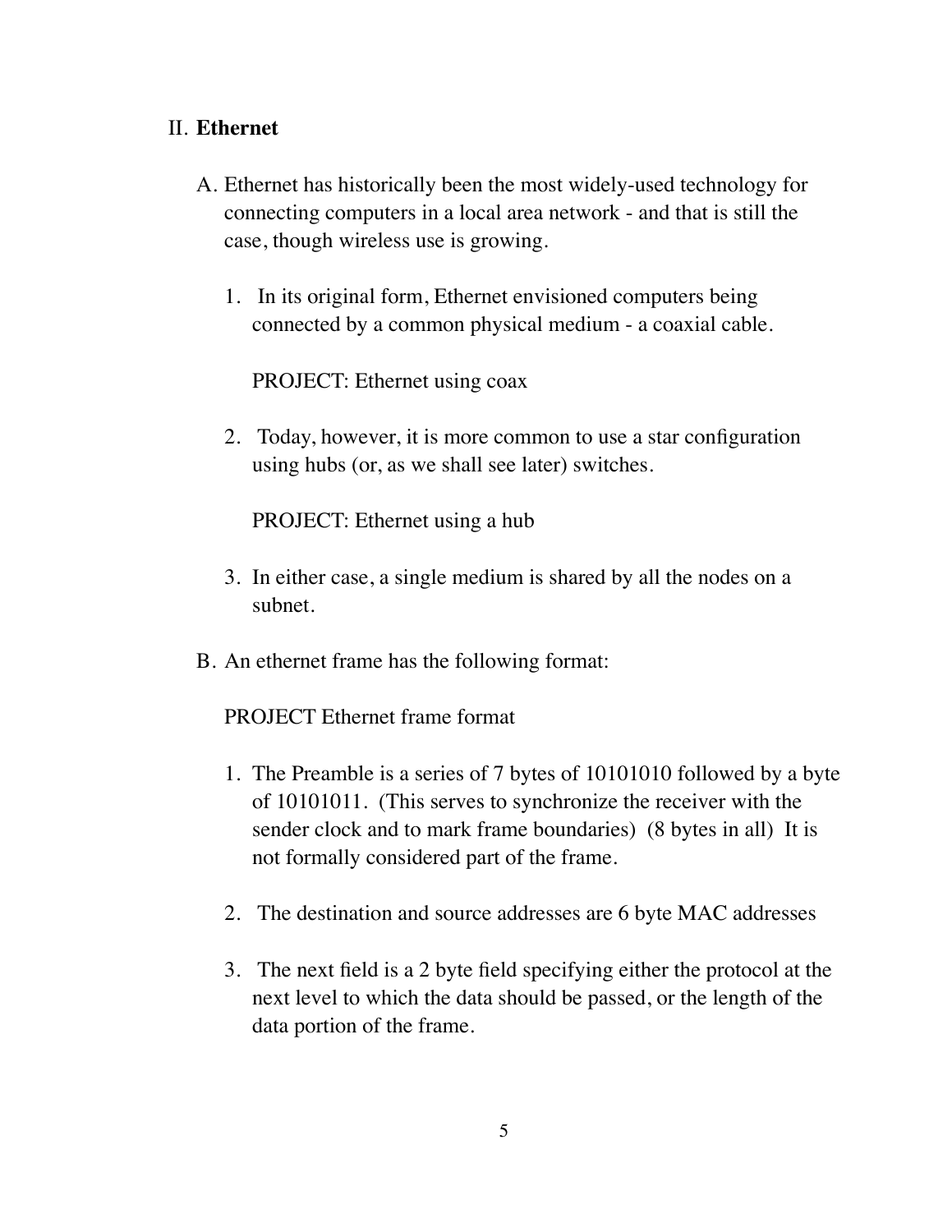- 4. The data field is the actual data.
	- a) The shortest permissible length is 46 bytes (which makes the overall frame not including the preamble 64 bytes). If the data to be sent is shorter than this, it is padded ("stuffed") to this length.
	- b) The longest permissible length is 1500 bytes. If the data to be sent is longer than this, it is fragmented into two or more frames.
- 5. The CRC field is a cyclic-redundancy check field appended to error detection purposes. (If this check shows that the frame has been corrupted in transit, it is simply discarded. A higher level protocol may expect an acknowledgment for this frame and, receiving none, may choose to send it again.
- C. Given that Ethernet is a multi-access technology, how does it deal with the possibility that two nodes might try to send data at the same time?

The answer is a strategy known as Carrier-Sense Multiple Access with Collision Detection (CSMA-CD)

1. When a node wishes to send data, it first "listens" to be sure that no other node is transmitting, and waits until it is clear to send. (Actually, it waits for the channel to be clear for 96 bit times before starting to send.)

(This is analogous to the rule "don't start talking when someone else is talking")

2. Of course this doesn't guarantee there won't be a collision if two nodes are waiting for the medium to become clear before starting their own send.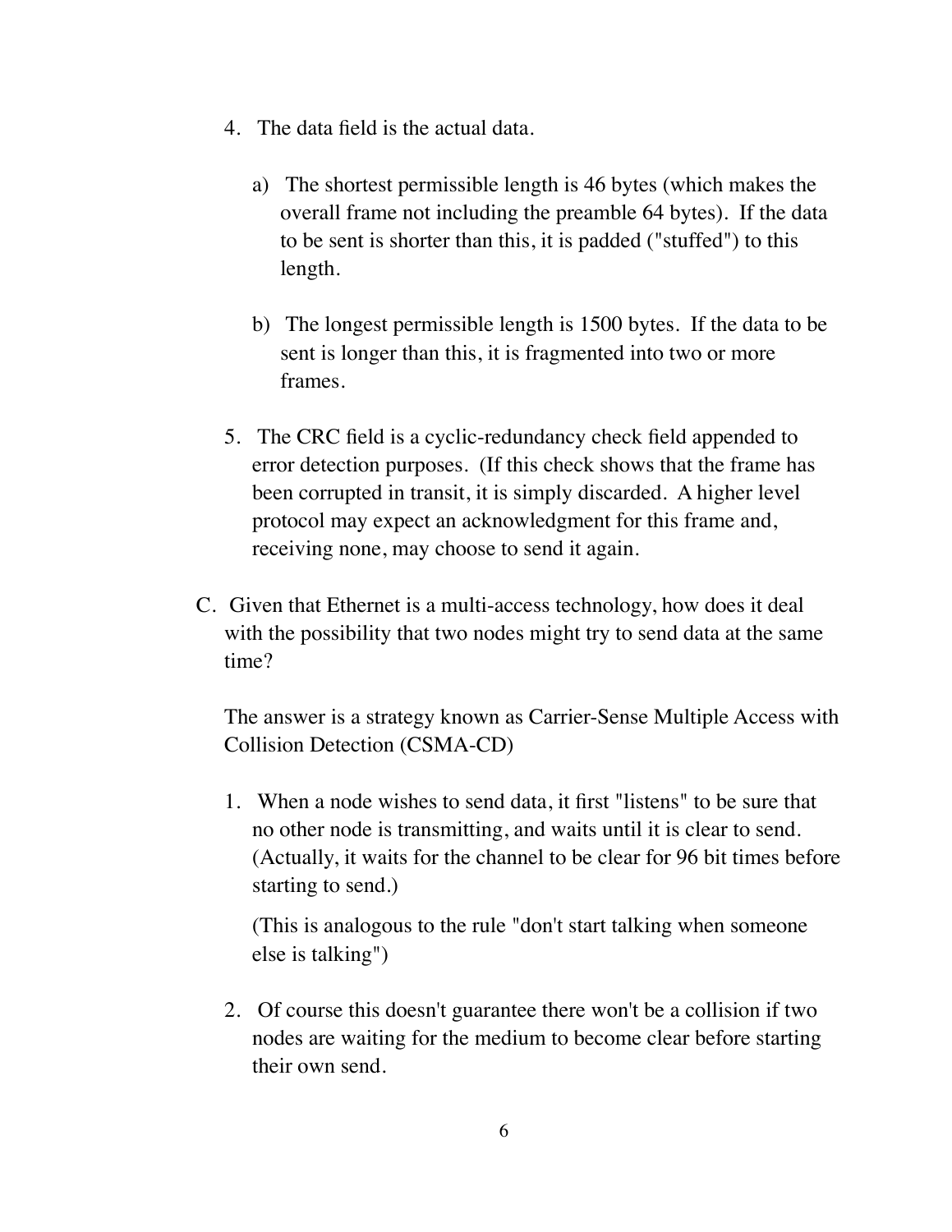Observe: if we are using 100 MBit Ethernet, then the time for a single bit is 10-8 seconds. If signals travel at the speed of light, then a signal will travel about 3 m in this time. If two nodes are 30 m apart, then one of the two will be able to send 10 bits before the other node receives the first.

- 3. This brings us to the other part of the strategy: collision detect. As a node is transmitting, it also reads the signal on the medium and compares it to what it's sending. If the transmitted and received signals differ, then the node knows that the data it has been sending has collided with what another node has been sending. At this point it "backs off" for a random period of time before trying to send again.
- D. Hubs and switches
	- 1. We saw earlier that the typical ethernet configuration today is a star, with all nodes connecting to a common hub.

#### PROJECT AGAIN: Hub connection

When a hub receives an incoming signal on any line, it sends a copy out over all the other lines. Thus, each node "hears" everything that any node transmits - though it ignores anything not addressed to it.

- 2. An alternative is to use a switch instead of a hub. A switch differs from a hub in that it stores a complete frame that comes in over one of its lines and then repeats it over another line only if the destination MAC address is the same as that of the device connected to that line - or the frame is a broadcast frame (destination ff:ff:ff:ff:ff:ff) - or the MAC address of the device connected to the line is not yet known.
	- a) A switch is more complex than a hub, in that it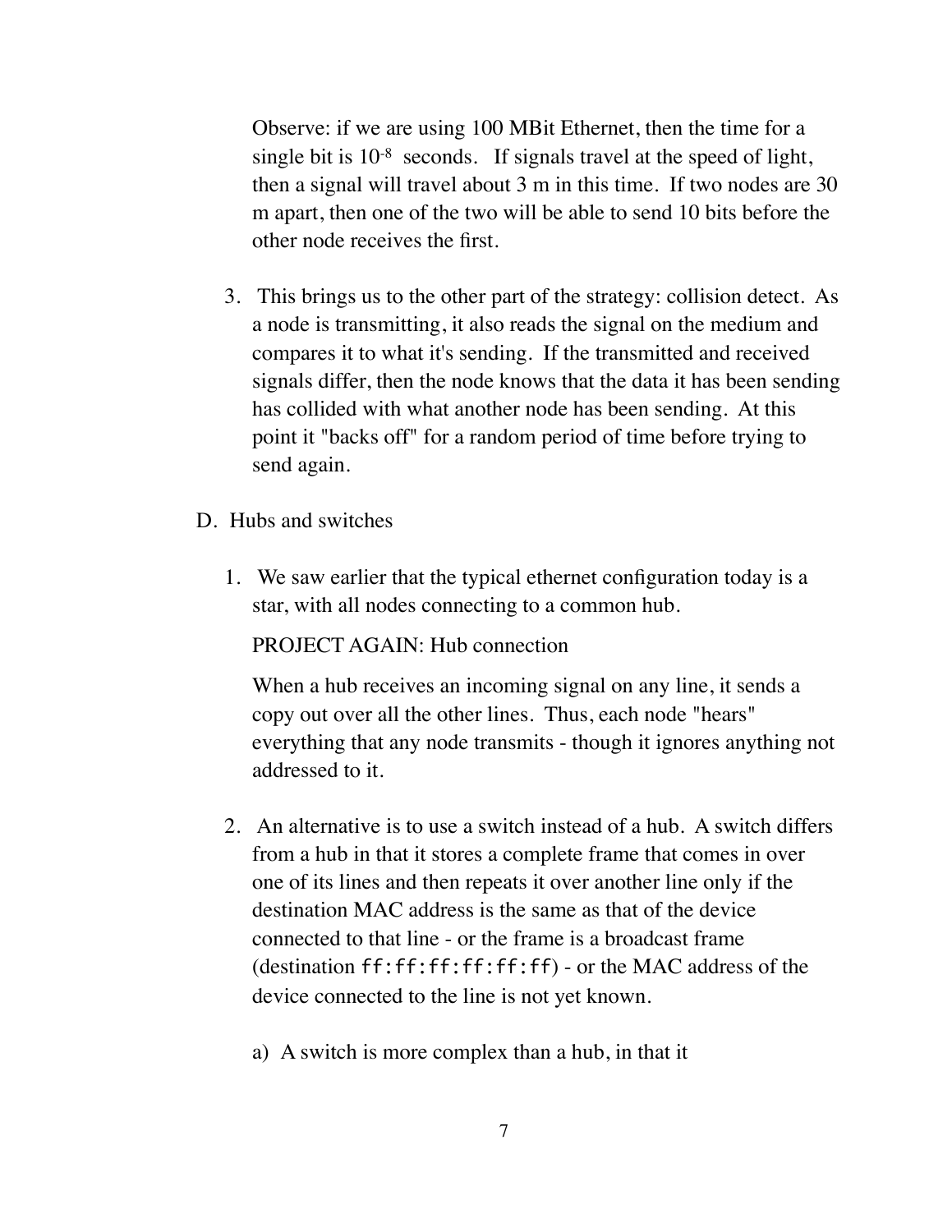- (1) Must keep track of the MAC address of each node connected to it (which it learns from the source address field of a frame sent over the link).
- (2) Must be able to store a complete incoming frame to be forwarded over one or more links (possibly more than one at the same time)
- (3) Selectively forwards frames only to relevant links.
- b) A switch eliminates the possibility of two nodes colliding with each other, since complete frames are stored and then forwarded only when the outgoing link is clear.
- c) A switch can support multiple transmissions between nodes at the same time - e.g. if a switch has  $4$  ports  $(A, B, C, D)$ , then A can be allowed to communicate with B at the same time C communicates with D.
- d) The fastest ethernet standards require the use of a switch instead of a hub.
- E. Actually, Ethernet is a family of standards, covering various transmission media and covering a broad range of speeds.
	- 1. Ethernet uses serial transmission that is, individual bits are sent one right after another.
		- a) The original ethernet standard transmitted at 10 Mbits / second.
		- b) Fast ethernet transmits at 100 Mbits/second.
		- c) Gigabit ethernet transmits at 1 Gbit/second
		- d) Ten-Gigabit ethernet transmits at 10 Gbit/second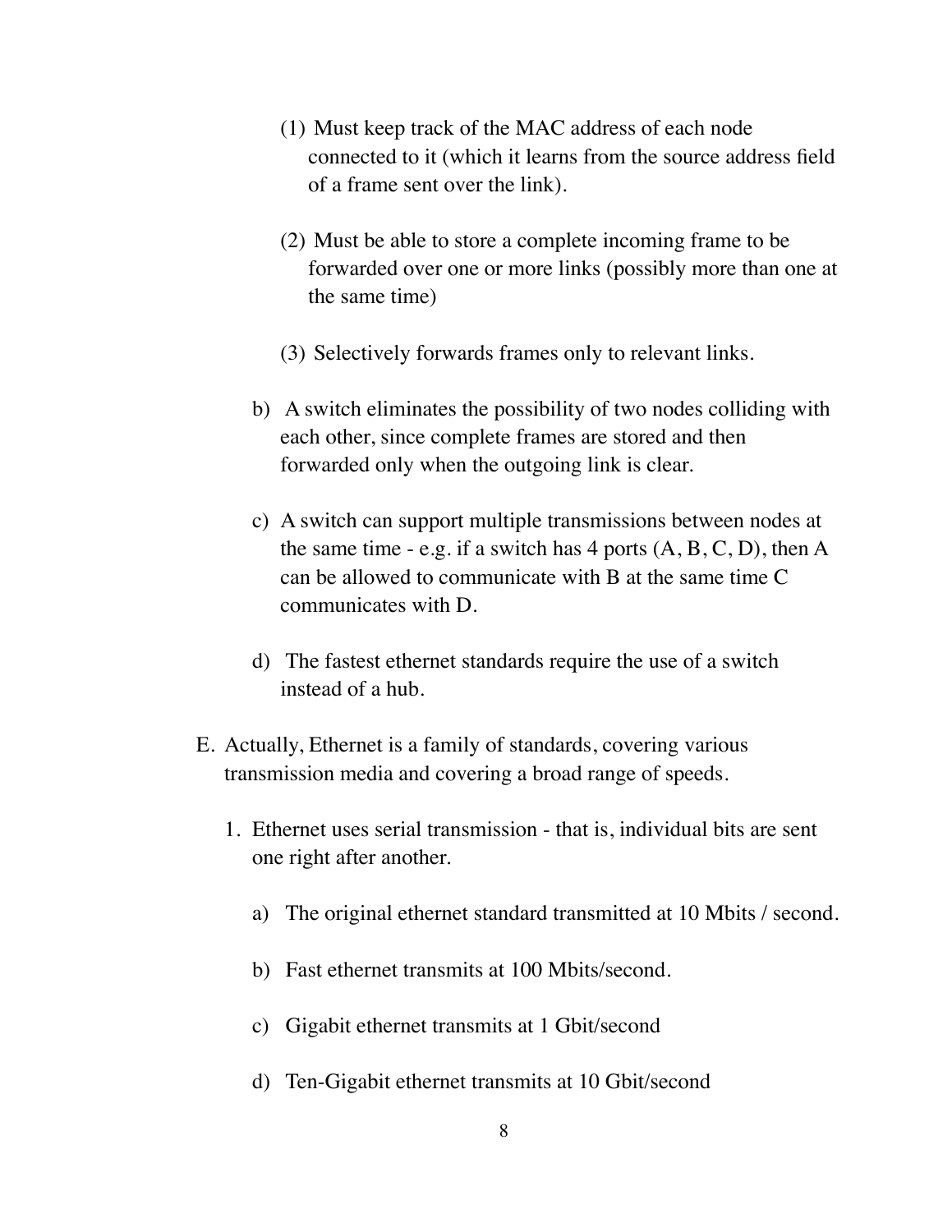- e) Even higher speed versions are emerging.
- f) All speeds use the same frame format. All except 10 Gbit and above use CSMA/CD - the fastest standards requires dedicated connections through a switch to prevent collisions from occurring.
- g) Higher speed interface devices are typically downward compatible - e.g. an 1 Gbit interface will shift down to either a 100Mbit or 10Mbit rate if connected to a slower interface.
- 2. Ethernet can be implemented over a variety of types of media
	- a) Thick and thin coaxial cable (rarely used today)
	- b) Twisted pair (CAT4, CAT5, CAT6)
	- c) Optical Fiber

### III. **Wireless Link Layer Strategies**

- A. There are a number of types of wireless link layer strategies, including Bluetooth and various cellphone strategies such as 3G and 4G.
- B. However, the best known and most widely used is IEEE 802.11, also known as WiFi. This is the one we will discuss.
	- 1. Because of its similarities with ethernet, it is sometimes called wireless ethernet, though it is really a distinct standard.
	- 2. 802.11 makes use of access points which are connected via ethernet to a router.

PROJECT 802.11 subnet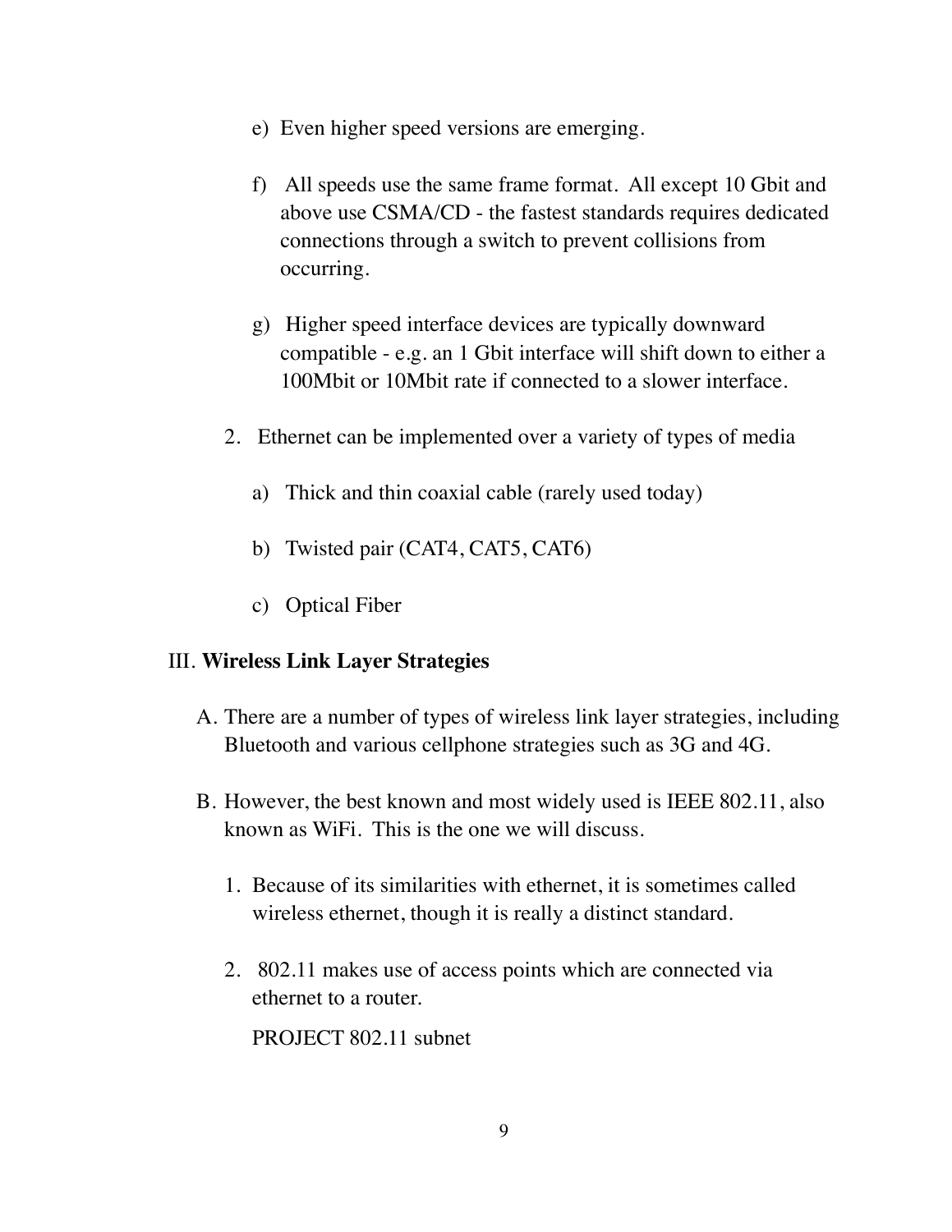- C. To use a wireless network, a computer must connect to it.
	- 1. Many wireless networks require a password in order to be able to connect.
	- 2. Once connected to a wireless network, a computer can access it through any of its access points.
	- 3. Many wireless networks also utilize some form of encryption to protect the content of transmissions - since otherwise anyone could "listen in".
- D. Whereas ethernet uses CSMA/CD to control sharing of the medium, 802.11 uses CSMA/CA - Carrier Sense Multiple Access with Collision Avoidance.
	- 1. One reason for this is that collision detection requires that a node be able to both transmit and listen at the same time. But with wireless, the signal being transmitted will be much stronger at the transmitting node than any signal received from another node, making collision detection difficult.
	- 2. Another reason is the Hidden Terminal problem.

#### **PROJECT**

- a) The problem arises because transmitted signals have a finite range - especially in the presence of obstacles. Thus, it is quite possible that two stations might be out of range with each other, while both still being in range of a station lying between them.
- b) Now suppose one of the outer stations is transmitting a frame to the station in the middle, and other outer station also wishes to transmit to this station. Since it cannot "hear" the transmission from the station that is sending, it will think the